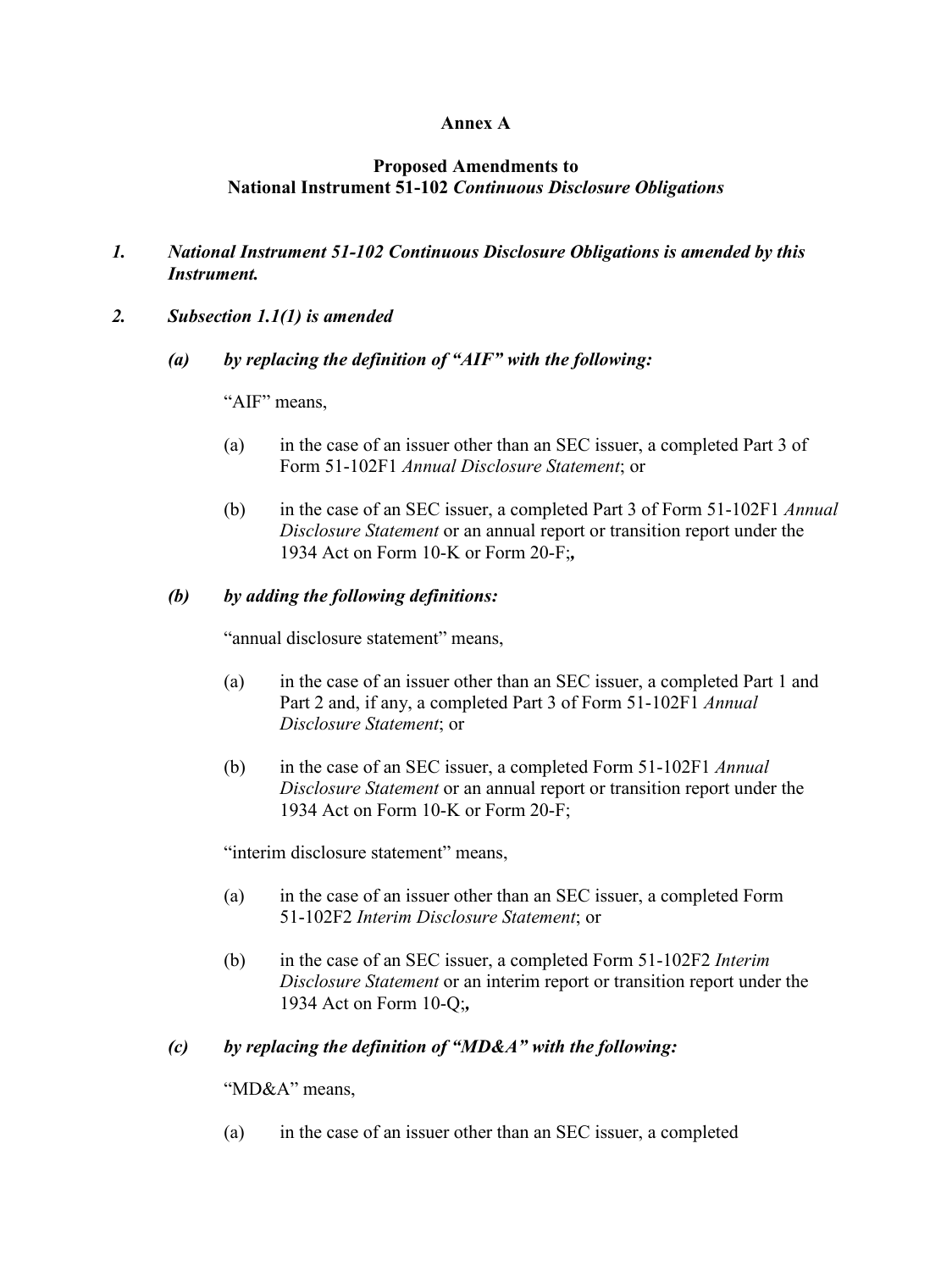- (ii) Part 2 of Form 51-102F2 *Interim Disclosure Statement*; or
- (b) in the case of an SEC issuer, a completed
	- (i) Part 2 of Form 51-102F1 *Annual Disclosure Statement* or management's discussion and analysis prepared in accordance with Item 303 of Regulation S-K under the 1934 Act; or
	- (ii) Part 2 of Form 51-102F2 *Interim Disclosure Statement* or management's discussion and analysis prepared in accordance with Item 303 of Regulation S-K under the 1934 Act;*, and*
- *(d) in paragraph (a) of the definition of "venture issuer" by replacing "*Parts 4 and 5 of this Instrument and Form 51-102F1*" with "*Part 3A of this Instrument*".*

### *3. The following is added after Part 3:*

### **PART 3A ANNUAL AND INTERIM DISCLOSURE STATEMENTS**

#### **3A.1 Filing of Annual Disclosure Statement**

A reporting issuer must file an annual disclosure statement that, for greater certainty, is comprised of

- (a) annual financial statements required under section 4.1,
- (b) an MD&A required under subsection 5.1(1), and
- (c) if applicable, an AIF required under section 6.1.

#### **3A.2 Filing Deadline for Annual Disclosure Statement**

The annual disclosure statement required to be filed under section 3A.1 must be filed,

- (a) in the case of a reporting issuer other than a venture issuer, on or before the earlier of
	- (i) the 90th day after the end of its most recently completed financial year, and
	- (ii) the date the reporting issuer files, in a foreign jurisdiction, annual financial statements for its most recently completed financial year, or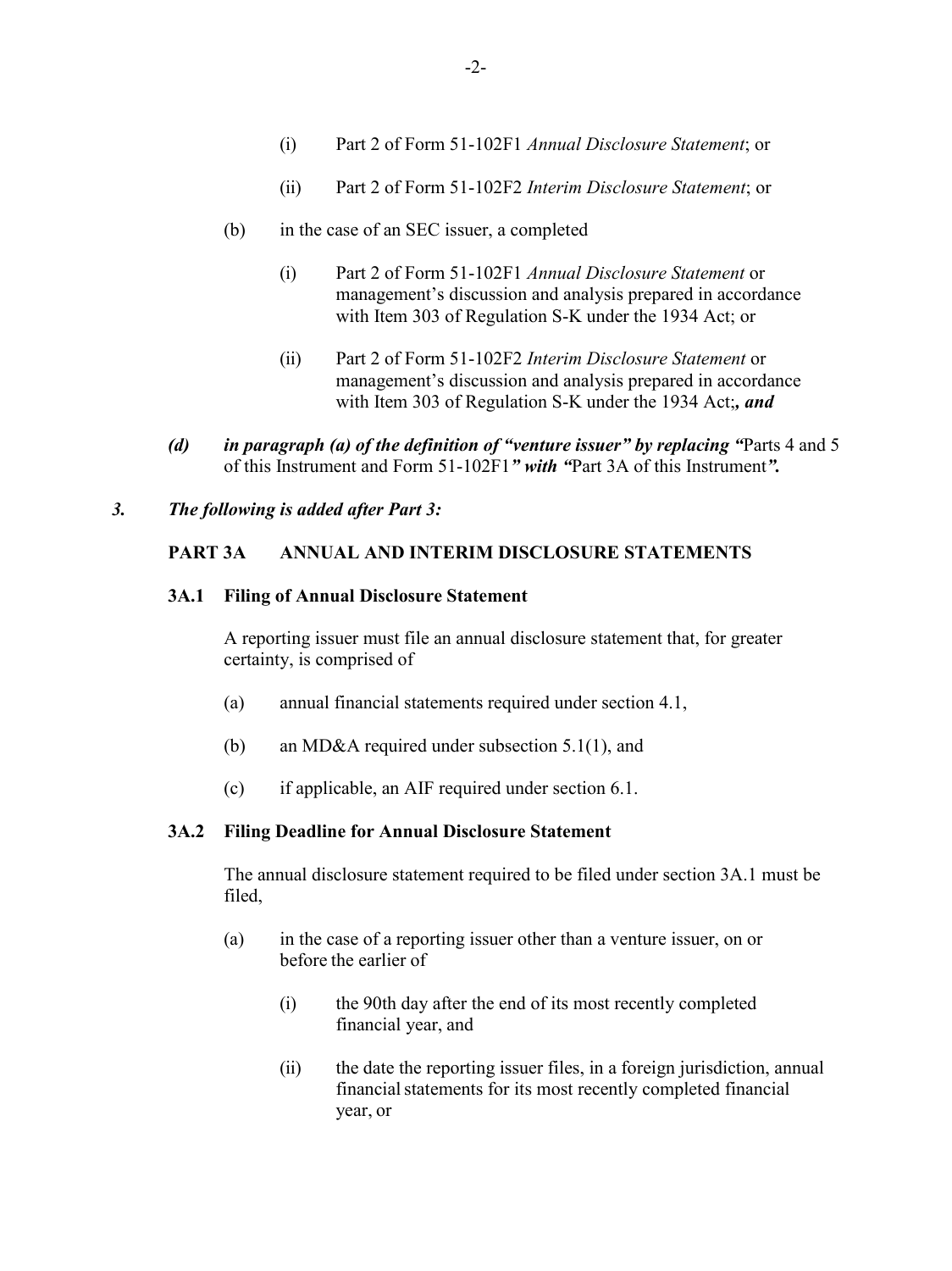- (b) in the case of a venture issuer, on or before the earlier of
	- (i) the 120th day after the end of its most recently completed financial year, and
	- (ii) the date the venture issuer files, in a foreign jurisdiction, annual financial statements for its most recently completed financial year.

### **3A.3 Filing of Interim Disclosure Statement**

A reporting issuer must file an interim disclosure statement that, for greater certainty, is comprised of

- (a) an interim financial report required under subsection 4.3(1), and
- (b) an MD&A required under subsection 5.1(2).

### **3A.4 Filing Deadline for Interim Disclosure Statement**

An interim disclosure statement required to be filed under section 3A.3 must be filed,

- (a) in the case of a reporting issuer other than a venture issuer, on or before the earlier of
	- (i) the 45th day after the end of the interim period, and
	- (ii) the date the reporting issuer files, in a foreign jurisdiction, an interim financial report for a period ending on the last day of the interim period, or
- (b) in the case of a venture issuer, on or before the earlier of
	- (i) the 60th day after the end of the interim period, and
	- (ii) the date the venture issuer files, in a foreign jurisdiction, an interim financial report for a period ending on the last day of the interim period.

#### **3A.5 Approval of Annual and Interim Disclosure Statements**

- (1) An annual disclosure statement that a reporting issuer is required to file under section 3A.1 must be approved by the board of directors before it is filed.
- (2) An interim disclosure statement that a reporting issuer is required to file under section 3A.3 must be approved by the board of directors before it is filed.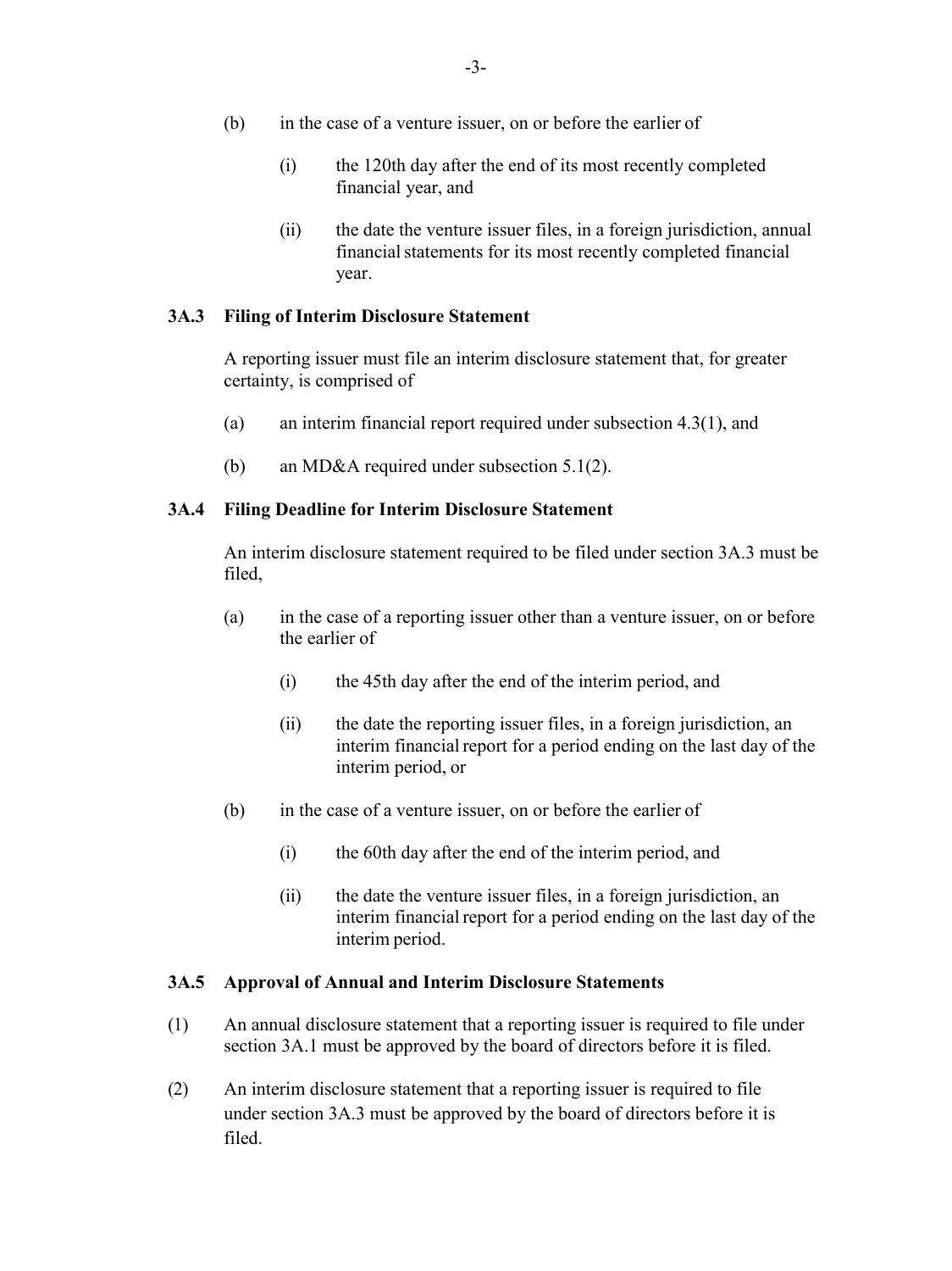- (3) For the purposes of subsection (1), the board of directors must not delegate the approval of the annual disclosure statement.
- (4) For the purposes of subsection (2), the board of directors must not delegate the approval of the interim disclosure statement other than to the audit committee of the board of directors.

### **3A.6 Delivery of Annual and Interim Disclosure Statements and Certain Other Continuous Disclosure Documents**

- (1) Subject to subsection (2), a reporting issuer must send annually a request form to the registered holders and beneficial owners of its securities, other than debt instruments, that the registered holders and beneficial owners may use to request a copy of any of the following:
	- (a) the reporting issuer's annual disclosure statement or annual financial statements and related MD&A;
	- (b) the reporting issuer's interim disclosure statement or interim financial report and related MD&A;
	- (c) the annual financial statements or interim financial reports filed under section 4.7 and subsection 4.10(2).
- (2) For the purposes of subsection (1), the reporting issuer must, in accordance with NI 54-101, send the request form to the beneficial owners of its securities who are identified under that Instrument as having chosen to receive all securityholder materials sent to beneficial owners of securities.
- (3) If a registered holder or beneficial owner of securities, other than debt instruments, of a reporting issuer requests a copy of a document under paragraphs  $(1)(a)$  or  $(b)$ , the reporting issuer must send the requested document to the person or company that made the request, without charge, on or before the later of 10 calendar days after the reporting issuer receives the request and,
	- (a) in the case of a reporting issuer other than a venture issuer, 10 calendar days after the filing deadline in subparagraphs  $3A.2(a)(i)$  or  $3A.4(a)(i)$ , as applicable, and
	- (b) in the case of a venture issuer, 10 calendar days after the filing deadline in subparagraphs 3A.2(b)(i) or 3A.4(b)(i), as applicable.
- (4) If a registered holder or beneficial owner of securities, other than debt instruments, of a reporting issuer requests a copy of a document under paragraph (1)(c), the reporting issuer must send the requested document to the person or company that made the request, without charge, on or before the later of 10 calendar days after the reporting issuer receives the request and,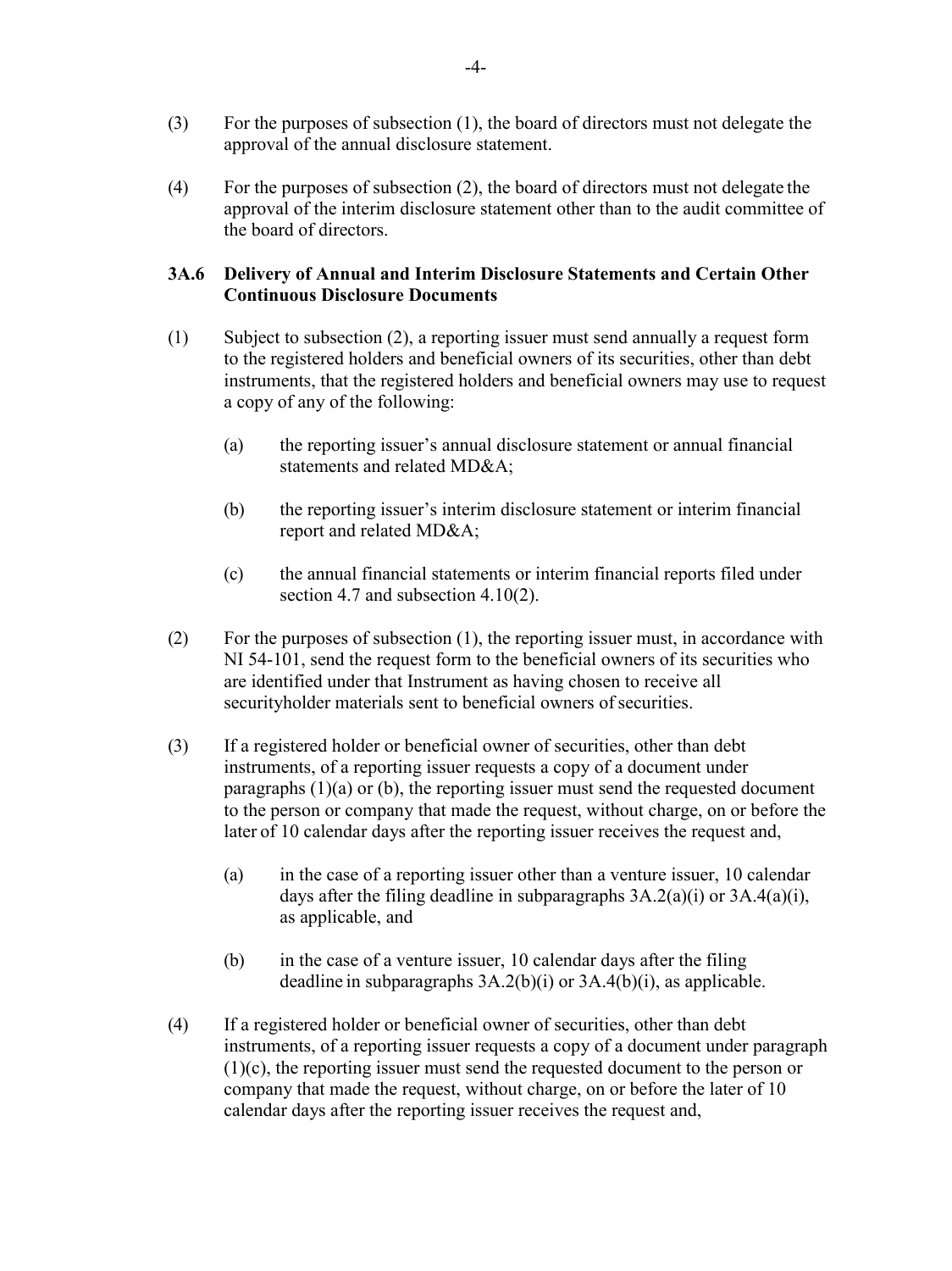- (a) in the case of a reporting issuer other than a venture issuer,  $10$ calendar days after the filing deadline in section 4.7 or subsection 4.10(2), as applicable, and
- (b) in the case of a venture issuer, 10 calendar days after the filing deadline in section 4.7 or subsection 4.10(2), as applicable.
- (5) A reporting issuer is not required to send a copy of a document under subsections (3) and (4) if the document was filed more than one year before the reporting issuer receives the request for the document.
- (6) Subsection (1), and subsections (3) and (4) with respect to an annual disclosure statement and annual financial statements, do not apply to a reporting issuer that, in accordance with NI 54-101, sends its annual disclosure statement and annual financial statements to the registered holders and beneficial owners referred to in subsections (1), (3) and (4), within 140 days of the reporting issuer's financial year-end.**.**

### *4. Section 4.1 is replaced with the following:*

### **4.1 Requirement to File Audited Comparative Annual Financial Statements as Part of an Issuer's Annual Disclosure Statement**

- (1) For the purposes of paragraph  $3A.1(a)$ , and subject to subsection 4.8(6), a reporting issuer must file annual financial statements that include the following:
	- (a) a statement of comprehensive income, a statement of changes in equity, and a statement of cash flows for
		- (i) the most recently completed financial year; and
		- (ii) the financial year immediately preceding the most recently completed financial year, if any;
	- (b) a statement of financial position as at the end of each of the periods referred to in paragraph (a);
	- (c) in the following circumstances, a statement of financial position as at the beginning of the financial year immediately preceding the most recently completed financial year:
		- (i) the reporting issuer discloses in its annual financial statements an unreserved statement of compliance with IFRS, and
		- (ii) the reporting issuer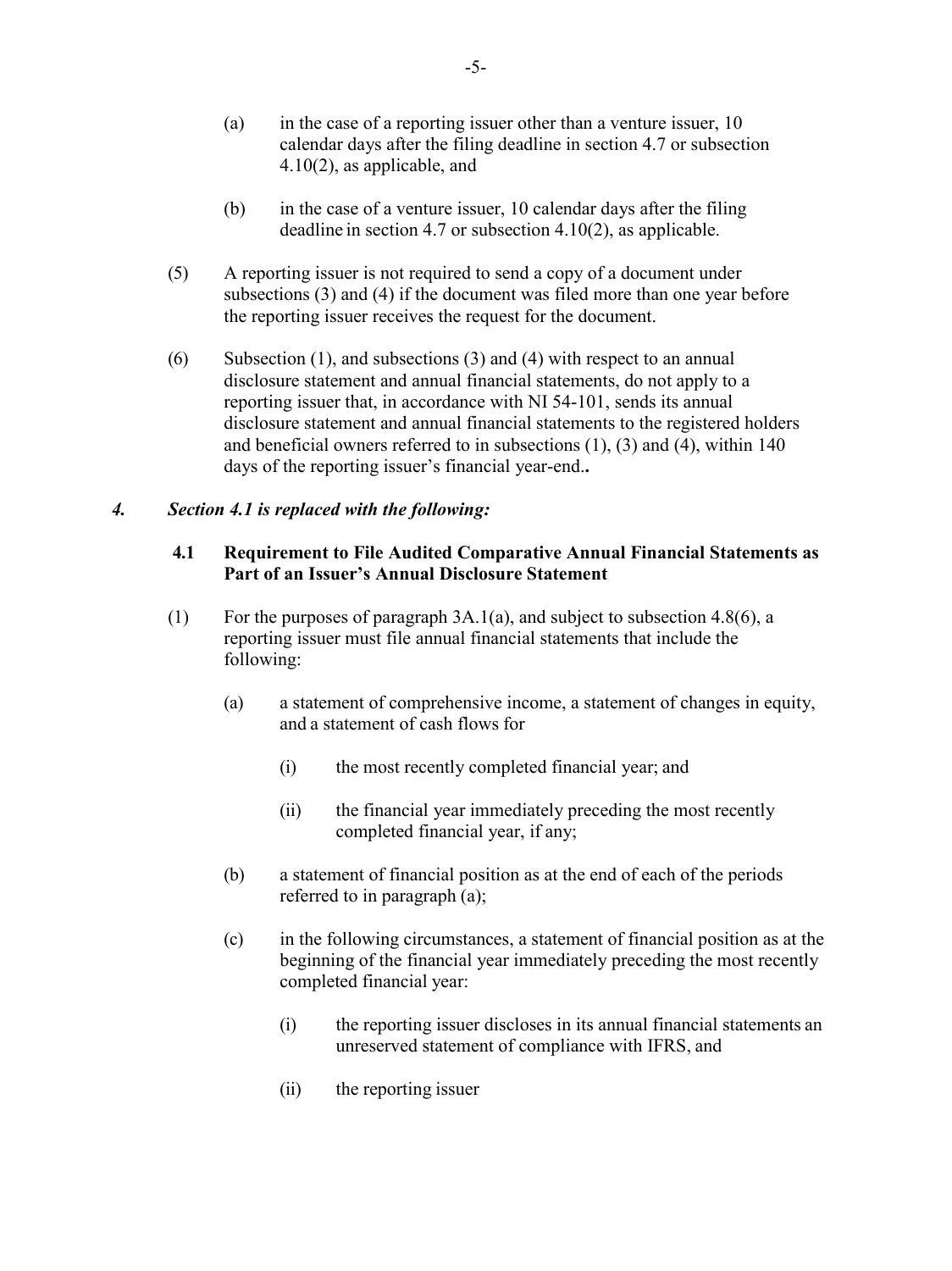- (A) applies an accounting policy retrospectively in its annual financial statements,
- (B) makes a retrospective restatement of items in its annual financial statements, or
- (C) reclassifies items in its annual financial statements;
- (d) in the case of the reporting issuer's first IFRS financial statements, the opening IFRS statement of financial position at the date of transition to IFRS;
- (e) notes to the annual financial statements.
- (2) Annual financial statements filed under subsection (1) must be audited.
- (3) If a reporting issuer presents the components of profit or loss in a separate income statement, the separate income statement must be displayed immediately before the statement of comprehensive income filed under subsection (1).*.*
- *5. Section 4.2 is repealed.*

# *6. Section 4.3 is replaced with the following:*

# **4.3 Requirement to File Interim Financial Report as Part of an Issuer's Interim Disclosure Statement**

- (1) For the purposes of paragraph 3A.3(a), and subject to subsections 4.7(4), 4.8(7), 4.8(8) and 4.10(3), a reporting issuer must file an interim financial report for each interim period ended after it became a reporting issuer, that includes all of the following:
	- (a) a statement of financial position as at the end of the interim period and a statement of financial position as at the end of the immediately preceding financial year, if any;
	- (b) a statement of comprehensive income, a statement of changes in equity and a statement of cash flows, all for the year-to-date interim period, and comparative financial information for the corresponding interim period in the immediately preceding financial year, if any;
	- (c) for interim periods other than the first interim period in a reporting issuer's financial year, a statement of comprehensive income for the 3 month period ending on the last day of the interim period and comparative financial information for the corresponding period in the immediately preceding financial year, if any;
	- (d) in the following circumstances, a statement of financial position as at the beginning of the immediately preceding financial year: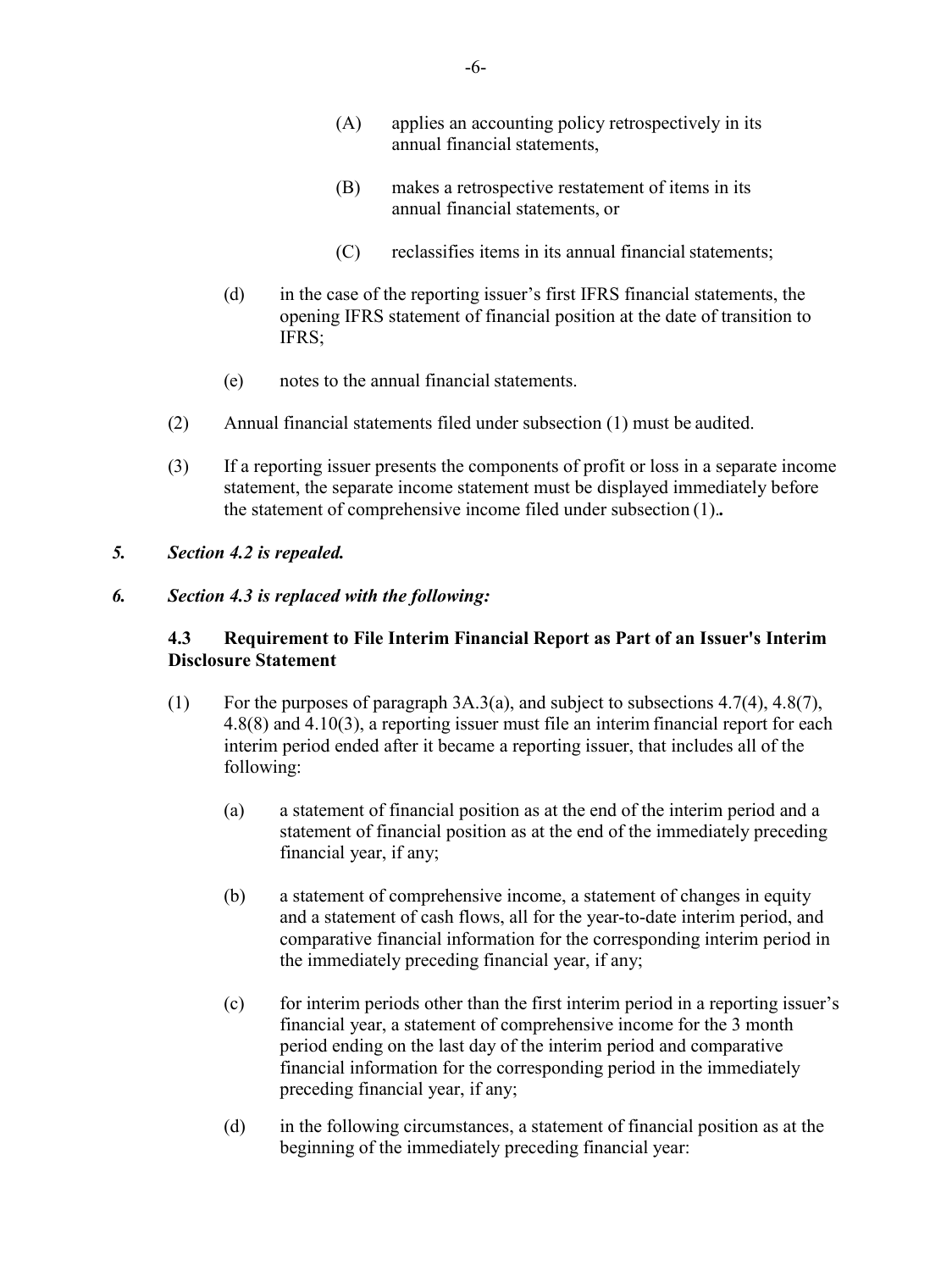- (i) the reporting issuer discloses in its interim financial report an unreserved statement of compliance with International Accounting Standard 34 *Interim Financial Reporting*, and
- (ii) the reporting issuer
	- (A) applies an accounting policy retrospectively in its interim financial report,
	- (B) makes a retrospective restatement of items in its interim financial report, or
	- (C) reclassifies items in its interim financial report;
- (e) in the case of the reporting issuer's first interim financial report required to be filed in the year of adopting IFRS, the opening IFRS statement of financial position at the date of transition to IFRS; and
- (f) notes to the interim financial report.
- (2) If a reporting issuer presents the components of profit or loss in a separate income statement, the separate income statement must be displayed immediately before the statement of comprehensive income filed under subsection (1).

#### (3) **Disclosure of Auditor Review of an Interim Financial Report**

- (a) If an auditor has not performed a review of an interim financial report required to be filed under subsection (1), the interim financial report must be accompanied by a notice indicating that the interim financial report has not been reviewed by an auditor.
- (b) If a reporting issuer engaged an auditor to perform a review of an interim financial report required to be filed under subsection (1) and the auditor was unable to complete the review, the interim financial report must be accompanied by a notice indicating that the auditor was unable to complete a review of the interim financial report and the reasons why the auditor was unable to complete the review.
- (c) If an auditor has performed a review of the interim financial report required to be filed under subsection (1) and the auditor has expressed a reservation of opinion in the auditor's interim review report, the interim financial report must be accompanied by a written review report from the auditor.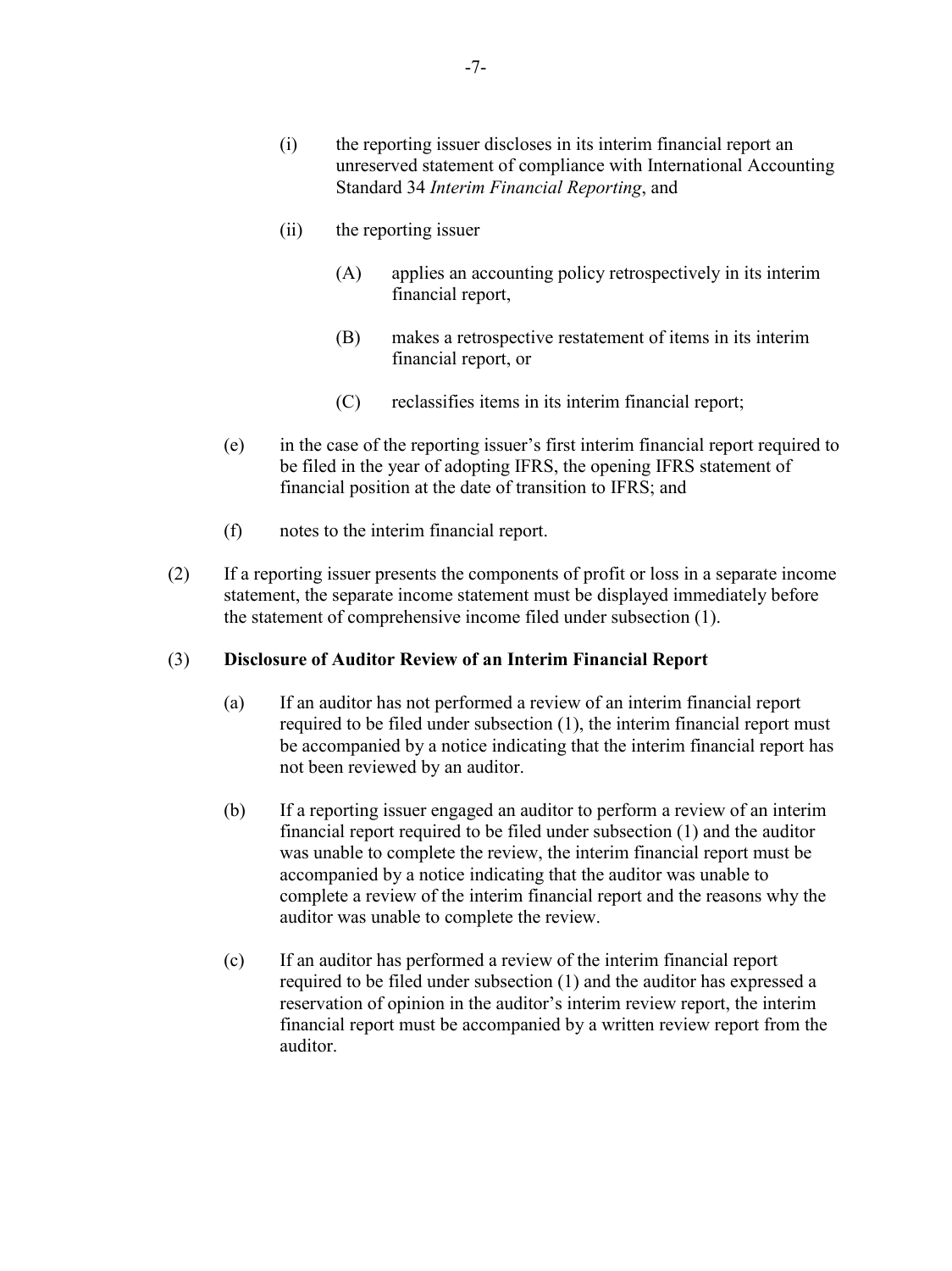# (4) **SEC Issuer – Restatement of an Interim Financial Report**

- (a) An SEC issuer that is a reporting issuer must comply with the requirements in paragraph (b)
	- (i) if the SEC issuer has filed an interim financial report prepared in accordance with Canadian GAAP applicable to publicly accountable enterprises for one or more interim periods since its most recently completed financial year for which annual financial statements have been filed, and
	- (ii) if the SEC issuer prepares its annual financial statements or an interim financial report for the period immediately following the periods referred to in subparagraph (a)(i) in accordance with U.S. GAAP.
- (b) An SEC issuer that is a reporting issuer that meets the conditions in subparagraphs  $(a)(i)$  and  $(ii)$  must
	- (i) restate the interim financial report for the periods referred to in subparagraph  $(a)(i)$  in accordance with U.S. GAAP, and
	- (ii) file the restated interim financial report referred to in subparagraph (b)(i) by the filing deadline for the financial statements referred to in subparagraph (a)(ii).**.**
- *7. Sections 4.4 to 4.6 are repealed.*
- *8. Section 4.7 is amended*
	- *(a) in paragraph (2)(b) by replacing "*in section 4.2*" with "*prescribed under section 3A.2 for the annual disclosure statement*",*
	- *(b) in paragraph (3)(b) by replacing "*in section 4.4*" with "*prescribed under section 3A.4 for the interim disclosure statement*", and*
	- *(c) in paragraph (4)(a) by replacing "subsection 4.3(2)" with "subsection 4.3(1)".*
- *9. Section 4.8 is amended*
	- *(a) in paragraph (1)(b) by replacing "*sections 4.2 and 4.4*" with "*sections 3A.2 and 3A.4 for the annual disclosure statement and the interim disclosure statement*",*
	- *(b) in the following provisions by adding "*prescribed under section 3A.2 or 3A.4, as applicable*" after "*the filing deadline*":*
		- *(i) paragraph (2)(a);*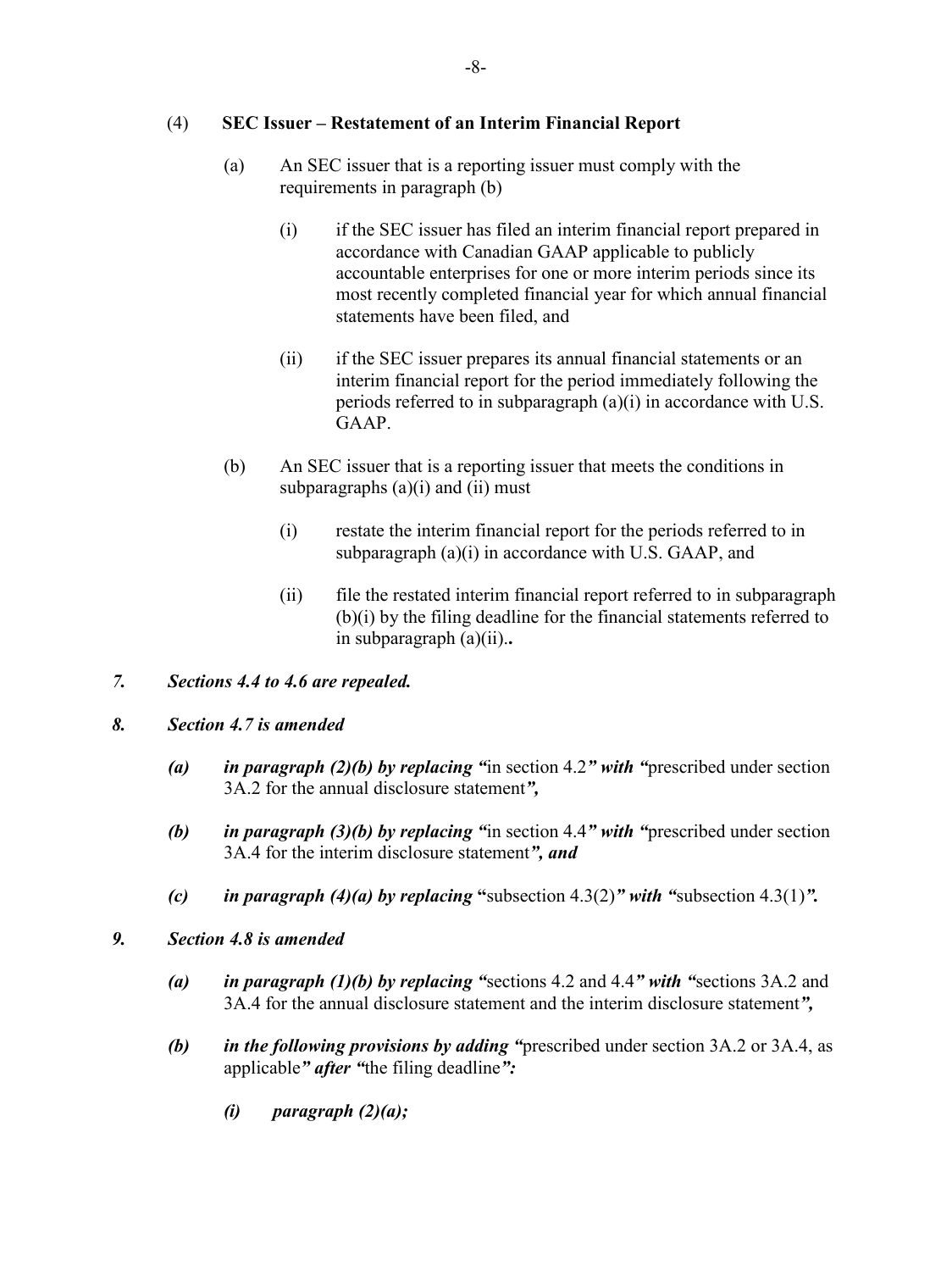- *(ii) paragraph (2)(b),*
- *(c) by replacing paragraph (3)(f) with the following:*
	- (f) the filing deadlines, prescribed under sections 3A.2 and 3A.4, for the annual disclosure statement and interim disclosure statement for the reporting issuer's transition year.*, and*
- *(d) in paragraph (7)(a) by replacing "*subsection 4.3(2)*" with "*subsection 4.3(1)*".*
- *10. Paragraph 4.10(3)(a) is amended by replacing "*subsection 4.3(2)*" with "*subsection 4.3(1)*".*
- *11. Section 5.1 is replaced with the following:*

# **5.1 Requirement to File an MD&A as Part of an Issuer's Annual or Interim Disclosure Statement**

- (1) For the purposes of paragraph 3A.1(b), a reporting issuer must file an MD&A relating to its annual financial statements required under Part 4.
- (2) For the purposes of paragraph  $3A.3(b)$ , a reporting issuer must file an MD&A relating to its interim financial report required under Part 4.
- (3) Despite subsections (1) and (2), a reporting issuer is not required to file an MD&A relating to the annual financial statements and each interim financial report required under sections 4.7 and 4.10 for financial years and interim periods that ended before the issuer became a reporting issuer.*.*
- *12. Sections 5.2 to 5.7 are repealed.*

### *13. Section 6.1 is replaced with the following:*

### **6.1 Requirement to File an AIF as Part of An Issuer's Annual Disclosure Statement**

For the purposes of paragraph 3A.1(c), a reporting issuer that is not a venture issuer must file an AIF.*.*

- *14. Section 6.2 is repealed.*
- *15. Paragraph 9.1.1(2)(b) is amended by replacing "*which may be part of*" with "*which, for that purpose, may be included in an annual disclosure statement or*".*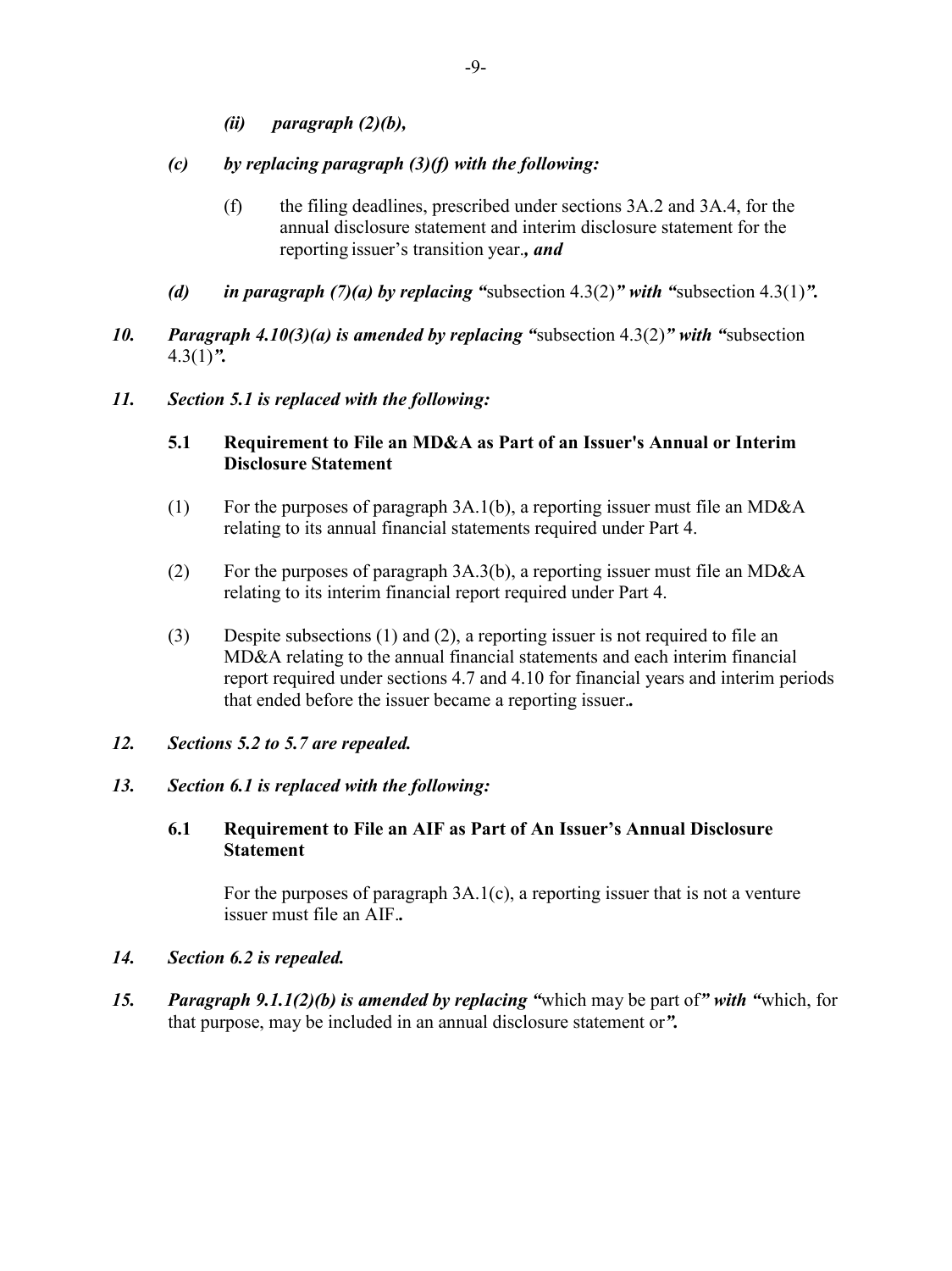# *16. Section 11.5 is replaced with the following:*

### **11.5 Refiling Documents**

- (1) If a reporting issuer makes one of the decisions set out below and the information in the refiled document or restated financial information will differ materially from the information originally filed, the issuer must immediately file and issue a news release authorized by an executive officer disclosing the nature and substance of the change or proposed changes:
	- (a) refile, in whole, a document filed under this Instrument;
	- (b) refile, in part, a document filed under section 3A.1 or 3A.3;
	- (c) restate financial information for comparative periods in financial statements for reasons other than retrospective application of a change in an accounting standard or policy or a new accounting standard.
- (2) If a reporting issuer refiles a document in whole under paragraph  $(1)(a)$  relating to a previously filed annual disclosure statement or interim disclosure statement, the document must
	- (a) include the following statement on the cover page:

"*Amended and Restated [identify interim or annual disclosure statement] dated [insert date of amendment], amending and restating [identify interim or annual disclosure statement] dated [insert date of interim or annual disclosure statement being amended]."*, and

- (b) include an explanatory note on its cover page that indicates the reasons for the refiling or restatement and the locations within the document of all information which differs materially from the information originally filed.
- (3) If a reporting issuer refiles a document in part under paragraph (1)(b), the amendment must
	- (a) include the following statement on the cover page:

"*Amendment no. [insert amendment number] dated [insert date of amendment] to [identify interim or annual disclosure statement] dated [insert date of interim or annual disclosure statement being amended]"*, and

(b) include an explanatory note on its cover page that indicates the reasons for the amendment.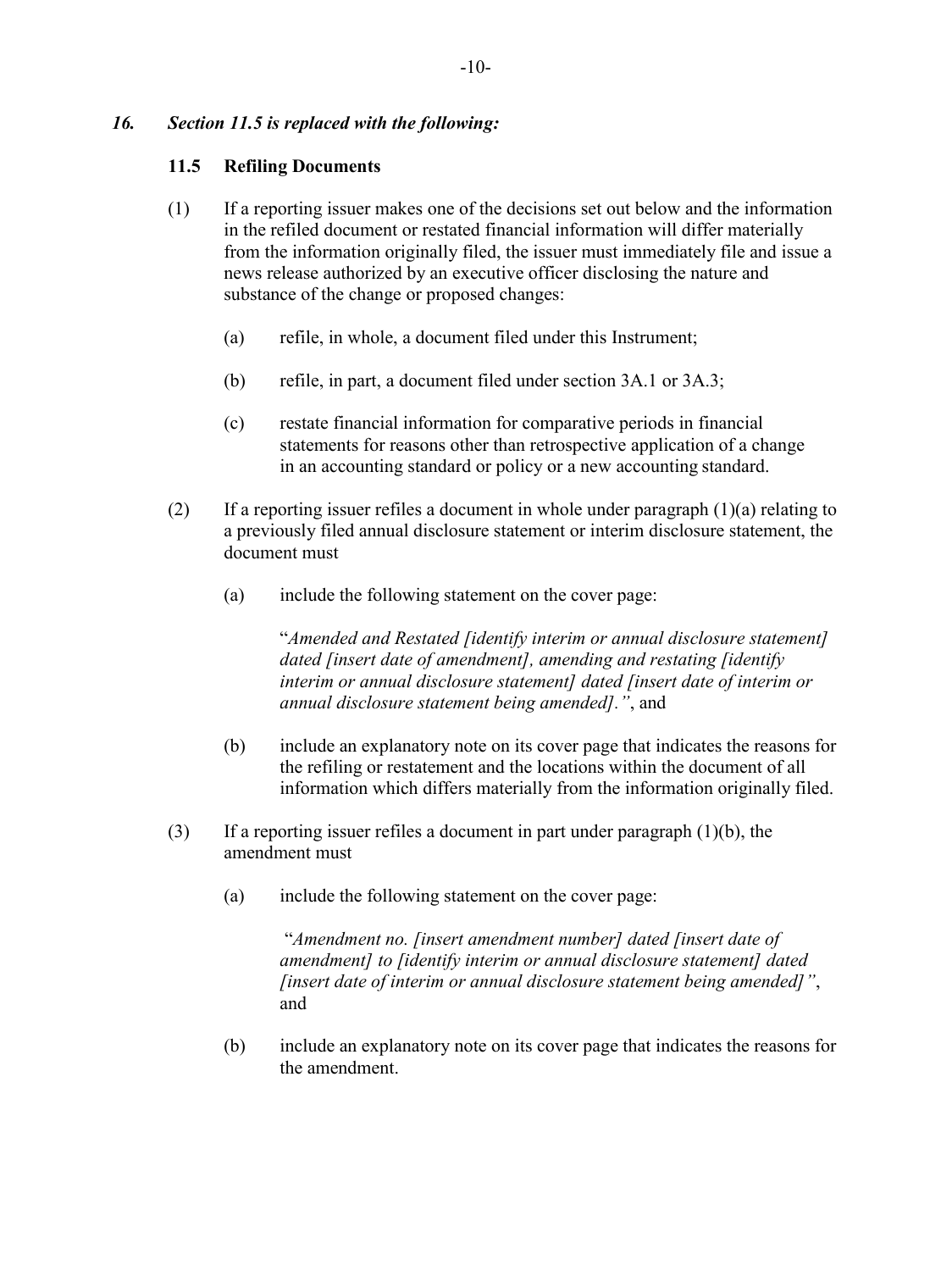- (4) Despite subsection (3), a reporting issuer that restates financial statements contained in Part 1 of Form 51-102F1 *Annual Disclosure Statement* or Part 1 of Form 51-102F2 *Interim Disclosure Statement* must restate the Part in whole.*.*
- *17. Subsection 11.6(1) is amended by deleting* **"**and that does not file an AIF that includes the executive compensation disclosure required by Item 18 of Form 51-102F2**"***.*

# *18. Section 12.3 is replaced with the following:*

### **12.3 Time for Filing of Documents**

- (1) If the making of a document required to be filed under sections 12.1 and 12.2 constitutes a material change for the reporting issuer, the document must be filed no later than the time the reporting issuer files, or is required to file, a material change report in Form 51-102F3.
- (2) If the making of a document required to be filed under sections 12.1 and 12.2 does not constitute a material change for the reporting issuer, and
	- (a) if the reporting issuer is required to file an AIF as part of the annual disclosure statement, and
		- (i) files its annual disclosure statement on or before the date on which it is required to be filed, the document must be filed no later than the date the reporting issuer files its annual disclosure statement, if the document was made or adopted before that date; or
		- (ii) does not file its annual disclosure statement on or before the date on which it is required to be filed, the document must be filed
			- $(A)$  no later than the date the reporting issuer is required to file its annual disclosure statement, if the document was made or adopted before that date, and
			- (B) no later than the date the reporting issuer files its annual disclosure statement, if the document was made or adopted before that date and has not been previously filed under clause  $(2)(a)(ii)(A)$ ; or
	- (b) if the reporting issuer is not required to file an AIF as part of the annual disclosure statement, the document must be filed no later than the earlier of
		- (i) 120 days after the end of the reporting issuer's most recently completed financial year, if the document was made or adopted before the end of the reporting issuer's most recently completed financial year, and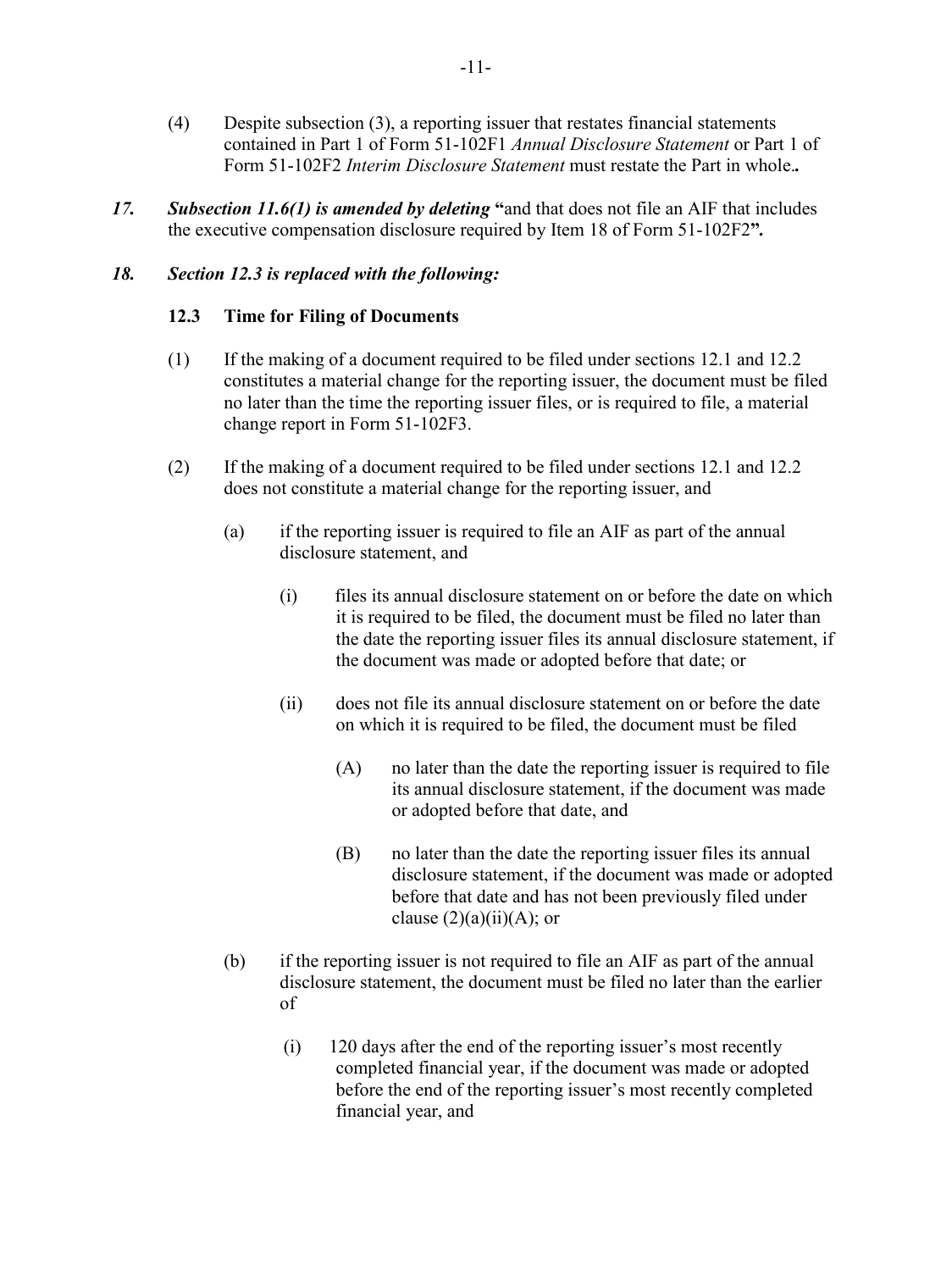(ii) the date the reporting issuer files an AIF, if the document was made or adopted before the end of the reporting issuer's most recently completed financial year.*.*

# *19. Section 13.2 is replaced with the following:*

# **13.2 Existing Exemptions**

- (1) A reporting issuer that was entitled to rely on an exemption, waiver or approval granted to it by a regulator or securities regulatory authority relating to continuous disclosure requirements of securities legislation or securities directions existing immediately before this Instrument came into force is exempt from any substantially similar provision of this Instrument to the same extent and on the same conditions, if any, as contained in the exemption, waiver or approval.
- (2) A reporting issuer that was entitled to rely on an exemption, waiver or approval granted to it by a regulator or securities regulatory authority relating to the requirements to prepare, file or deliver annual financial statements, an MD&A and an AIF, if applicable, existing immediately before the amendments on **[December 15, 2023]** came into force is exempt from the requirements to prepare, file or deliver an annual disclosure statement under Part 3A to the same extent and on the same conditions, if any, as contained in the exemption, waiver or approval.
- (3) A reporting issuer that was entitled to rely on an exemption, waiver or approval granted to it by a regulator or securities regulatory authority relating to the requirements to prepare, file or deliver an interim financial report and an MD&A existing immediately before the amendments on **[December 15, 2023]** came into force is exempt from the requirements to prepare, file or deliver an interim disclosure statement under Part 3A to the same extent and on the same conditions, if any, as contained in the exemption, waiver or approval.
- (4) A reporting issuer must, at the time that it first intends to rely on subsections (1), (2) or (3) in connection with a filing requirement under this Instrument, inform the securities regulatory authority in writing of
	- (a) the general nature of the exemption, waiver or approval and the date on which it was granted; and
	- (b) the requirement under prior securities legislation or securities directions, or prior to the amendments on **[December 15, 2023]** coming into force, in respect of which the exemption, waiver or approval applied and the substantially similar provision of this Instrument.

### *20. Section 14.2 is repealed.*